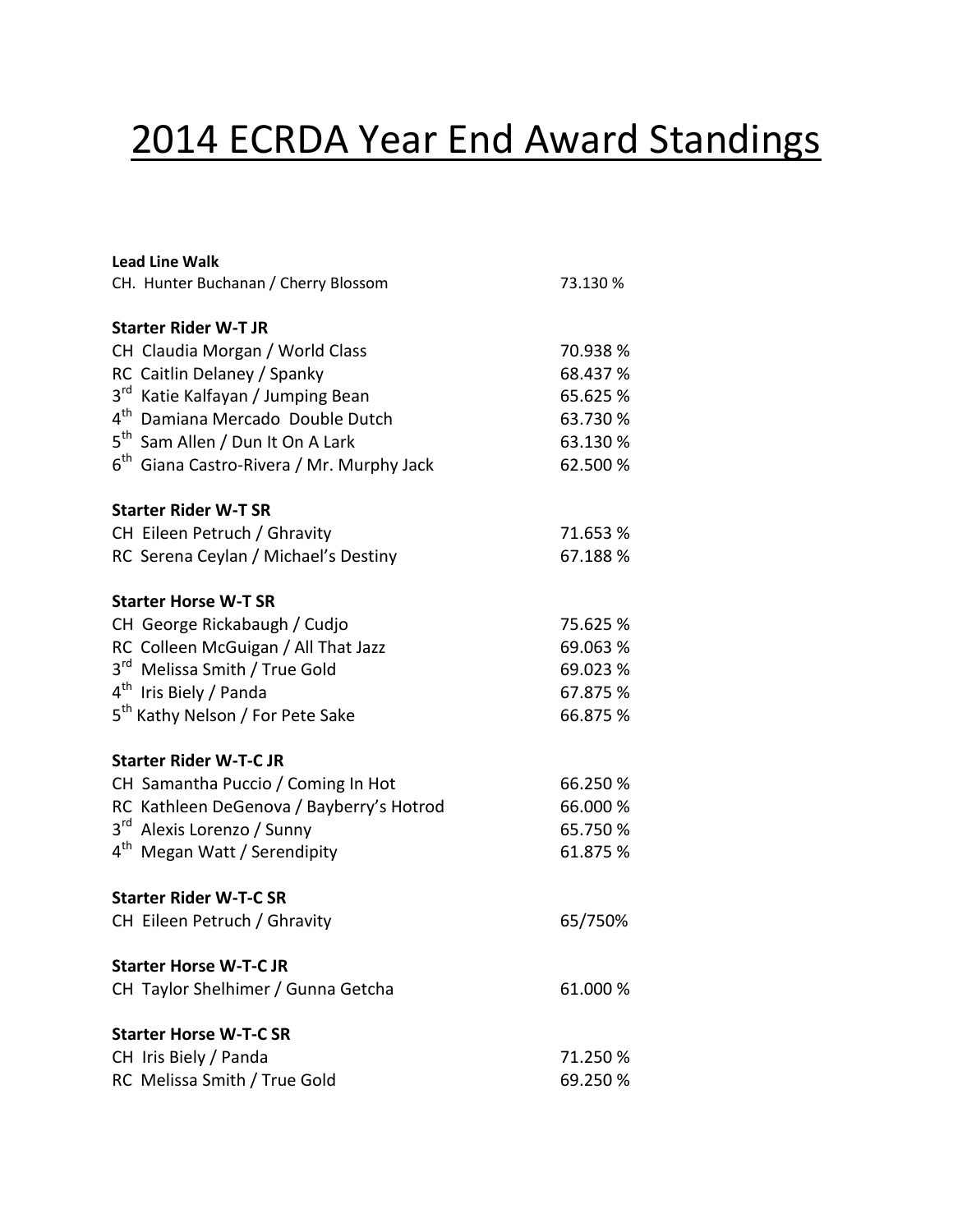## **Training Level JR**

| CH Nikki Charles / Absolute Dream                            | 69.464 % |
|--------------------------------------------------------------|----------|
| RC Amber Henderson / Midsummer Night's Dream                 | 68.571%  |
| $3^{\text{rd}}$<br>Nick Huffard / Hortensia                  | 67.200 % |
| 4 <sup>th</sup><br>Matthew Traino / Dallas County            | 66.071%  |
| $5^{\text{th}}$<br>Killian Clark / K's Malley O'Keefe        | 65.400 % |
| $6^{\text{th}}$<br>Raegan Pietruszki / Cotton Eye Joe        | 65.357 % |
| 7 <sup>th</sup><br>Jessica Brindle-Clark / Cycloptic Dilemma | 64.821%  |
| $8^{\sf th}$<br>Sara Allen / Barbados                        | 64.375 % |
| $9^{th}$<br>Dakota Lewis / Dream Big                         | 63.600 % |
| 10 <sup>th</sup> Natalie Cribbin / Diamond in the Rough      | 63.200 % |
| 11 <sup>th</sup> Sofia Bendorf / Tater                       | 59.928%  |
| <b>Training Level SR</b>                                     |          |
| CH Casey McMahon / Dakari                                    | 74.800 % |
| RC Bridget Temme-Soifer / Secret Aurora                      | 67.000 % |
| 3 <sup>rd</sup><br>Lori Farace / Perfectly Buff              | 66.610%  |
| 4 <sup>th</sup><br>Jenny DeGenova / I'm As Good As Gold Too  | 66.000 % |
| $5^{\text{th}}$<br>Kimberly Magarici / Little Victories      | 63.215 % |
| $6^{\text{th}}$<br>Kimberly Magarici / Mr. November          | 62.143%  |
| 7 <sup>th</sup><br>Nicole McKinley / Silver Lining           | 61.071%  |
| Training Level SR Having Shown > 2nd                         |          |
| CH Erin Scelba-Johnson / Couture                             | 72.600 % |
| RC Erin Scelba-Johnson / EMR Arising                         | 64.600 % |
| <b>First Level JR</b>                                        |          |
| CH Sara Allen / Barbados                                     | 67.586 % |
| RC Morgan Lubner / Fein Jewel                                | 66.129%  |
| 3 <sup>rd</sup> Natalie Cribbin / Diamond In The Rough       | 65.806 % |
| <b>First Level SR</b>                                        |          |
| CH Colleen Curtin / Veritas                                  | 70.500 % |
| RC Karen Van Ness Bonanza                                    | 67.432 % |
| 3 <sup>rd</sup> Barbara Frayman / Happy Go Lucky             | 66.216%  |
| 4 <sup>th</sup> Nicole McKinley / Silver Lining              | 65.172 % |
| 5 <sup>th</sup> Susan Helm Snickers                          | 63.871%  |
| First Level SR Having Shown > 2nd                            |          |
| CH Nicole Rettino-Lambert / Kosmis Karma                     | 64.355 % |
| RC Jessia Sagui / Midsummer Night's Dream                    | 64.032 % |
| <b>Second Level SR</b>                                       |          |
| CH Kirby Bate / LL Designer                                  | 67.262 % |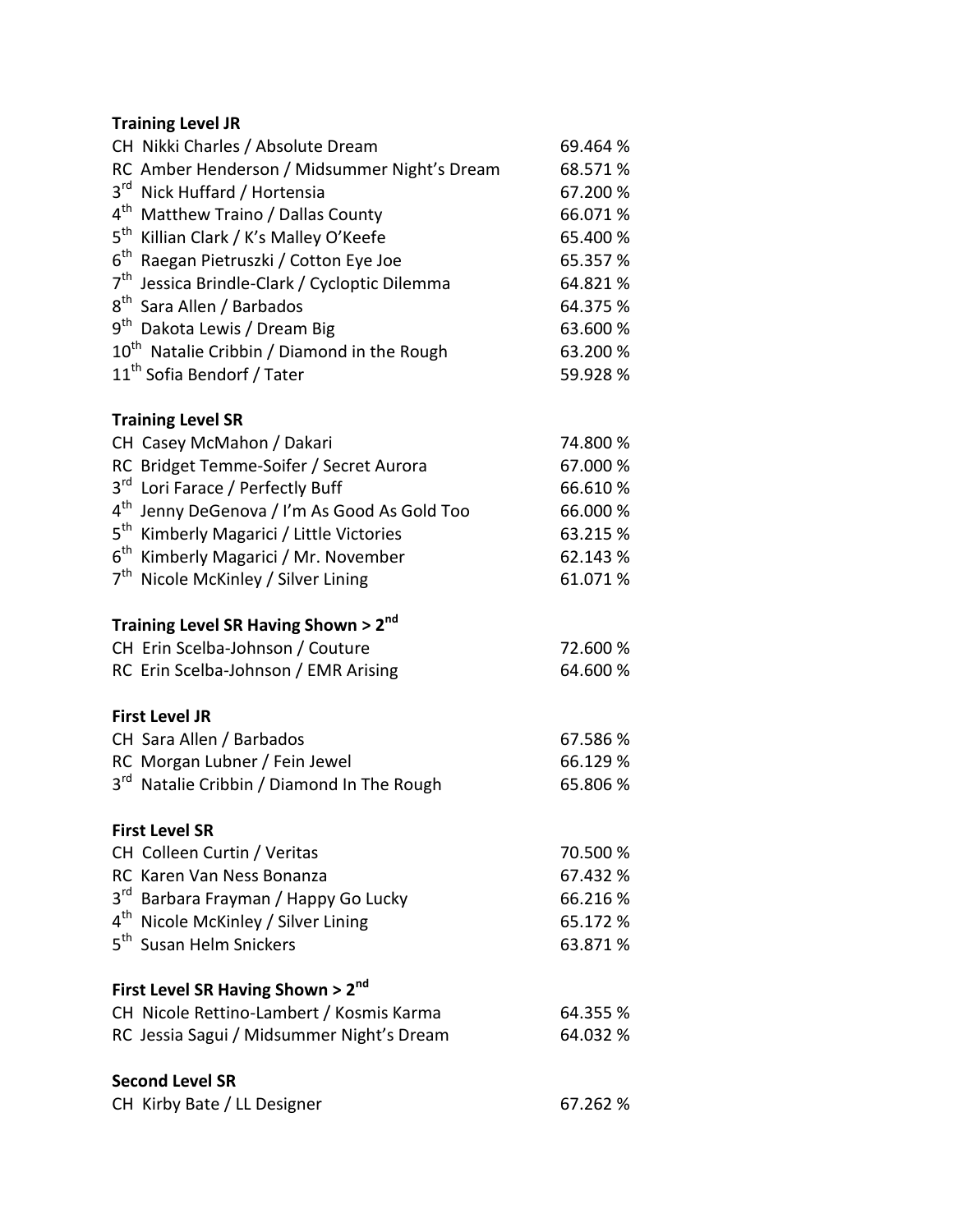| Second Level SR Having Shown > 2nd                                  |          |
|---------------------------------------------------------------------|----------|
| CH George Rickabaugh / Mystical Magic                               | 70.429 % |
| RC Iris Biely / Kosmic Karma                                        | 66.667%  |
| $3^{\text{rd}}$<br>Leslie Savage / Photo Image                      | 66.000 % |
| 4 <sup>th</sup> Nancy Vine / Wild Memory                            | 61.785%  |
| <b>Third Level JR</b>                                               |          |
| CH Alexa DiCurcio / Sundance                                        | 65.526%  |
| <b>Third Level SR</b>                                               |          |
| CH Iris Biely / Don Cooper MF                                       | 75.385 % |
| RC Nancy Vine / MVR Midnight Angel                                  | 63.684 % |
| $3^{\text{rd}}$<br>Jessica Sagui / The Toolman                      | 61.154 % |
| 4 <sup>th</sup> Nancy Vine / Sable Beedazzled                       | 60.921%  |
| 5 <sup>th</sup> Nicole Rettino-Lambert / Irish Lore                 | 60.000 % |
| <b>Third Level MFS</b>                                              |          |
| CH Nicole Rettino-Lambert / Irish Lore                              | 65.167%  |
| <b>Third Level Pas de Deux</b>                                      |          |
| CH Nancy Vine / Sable Beedazzled<br>Iris Biely / MVR Midnight Angel | 73/500 % |
| <b>Fourth Level SR</b>                                              |          |
| CH Sharon Lutgen / Bonjour                                          | 67.286 % |
| RC Henry Holbrook / Better Than Gold                                | 61.143%  |
| <b>Prix St. Georges SR</b>                                          |          |
| CH George Rickabaugh / Paradox                                      | 63.816 % |
| RC Leslie Savage / Inspiration                                      | 59.869 % |
| Intermediare I SR                                                   |          |
| CH Iris Biely / Randolf Scott MF                                    | 71.842 % |
| <b>Intermediare II SR</b>                                           |          |
| CH Samantha Hodgson / Bey Moon Zela                                 | 65.131 % |
| <b>Grand Prix SR</b>                                                |          |
| Samantha Hodgson / Bey Moon Zela                                    | 65.100 % |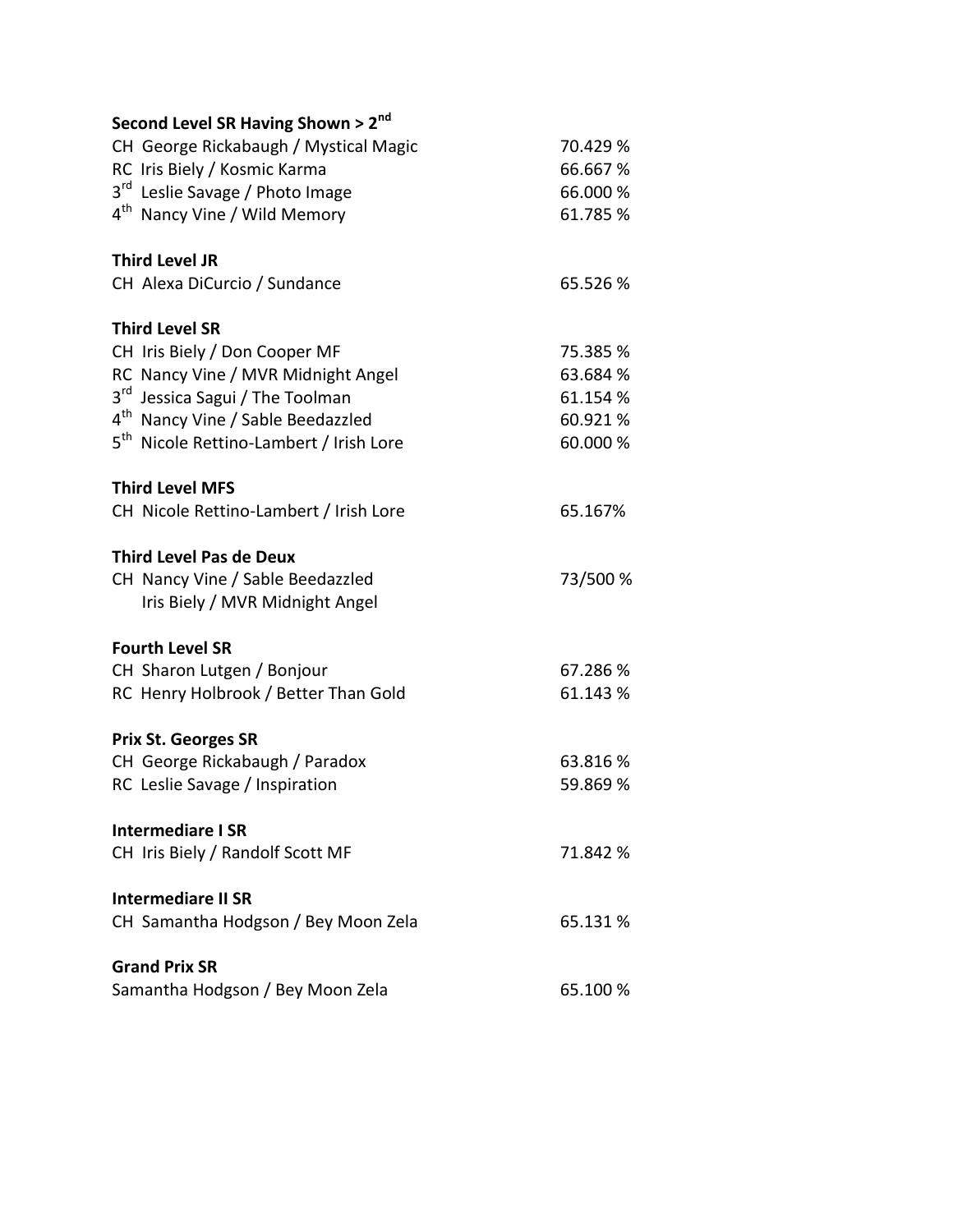# **ECRDA 60 % Achievement Rosettes**

# **Lead Line W-T**

Hunter Buchanan / Cherrie Blossom

## **Starter Rider W-T JR**

Sofia Bandorf / Tuscadora Teagan Charles / Lucky Irish Gianna Fernandez / Gordon Damiana Mercado / Talon Leanna Pede / Call Me Classy Angelina Sparacio / That's Amore Brianna Warner / Pastel de Manzana

### **Starter Rider W-T SR**

Meryl Evangelisti / Princess Ghanima Betsy Macdonald Cotter / Latherrins Sarah Ralston / Splishsplash Lil Schroer / Chloe

### **Starter Horse W-T SR**

Sharon Dascenzo / One Fancy Zip Dawn Eddis / Amorena Mary Elena Moran / Madison Bridget Temme-Soifer / Chromes Independence Bridget Temme-Soifer / Secret Aurora

## **Starter Rider W-T-C JR**

Sam Allen / Dun It On A Lark Sofia Bendorf / Tater Teagan Charles / Lucky Irish Gianna Fernandez / Gordon Gianna Fernandez / Something To Remember Natalie Katrisiosis / Doogie Alexis Lorenzo / Lucky Charm Damiana Mercado / Double Dutch Claudia Morgan / World Class

### **Starter Horse W-T-C SR**

Betsy Macdonald Cotter / Latherrins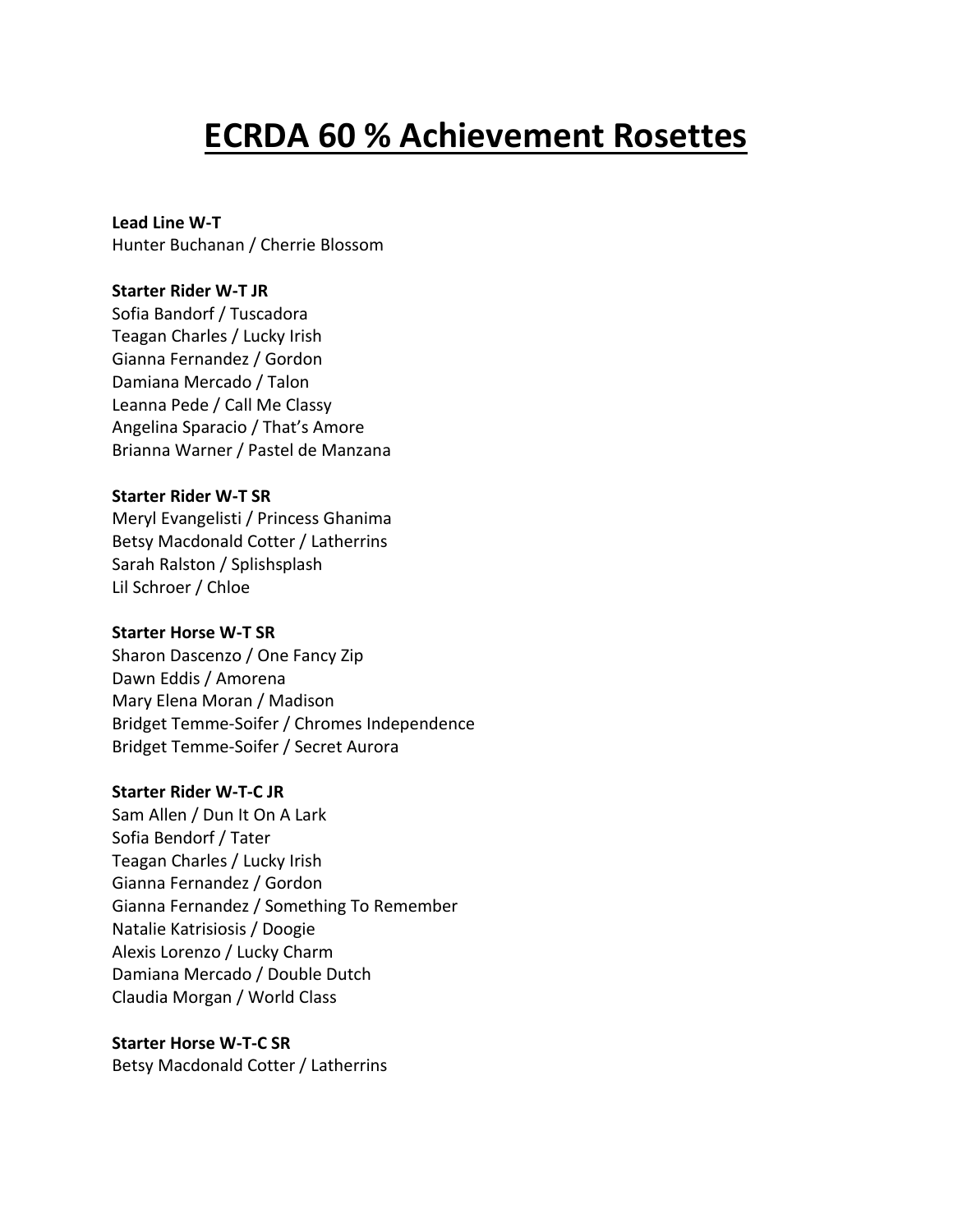#### **Training Level JR**

Morgan Heritage / Table For Two Nick Huffard / Exclusively Te Dakota Lewis / Mick Dakota Lewis / Zipped To Perfectio

#### **Training Level SR**

Jenny Carpenter / My Perfect Storm Colleen Curtin / Rocket Man Ursula Hodgson / Banded Asset Lyn Langford / Freckles Echols Debra McCluskey / License to Thrill Sarah Parnell / Patchamo Bridget Temme-Soifer / Chloe Mae Bridget Temme-Soifer / Henry

#### **Training Level MFS**

Erin Scelba-Johnson / EMR Arisinf

# **Training Level SR Having Shown > 2nd**

Dawn Eddis / Nona B Nicole Ivins / Silver Linings Nicole Ivins / Grey Goose Erin Scelba-Johnson / Decorative Illusion

#### **First Level JR**

Nick Huffard / Hortensia MC

#### **First Level SR**

Colleen Curtin / Rocket Man Kathleen Grimes / Addapella Casey McMahon / Dakari Melissa Tomasello / Chloe Tracey Wilson / Denali

**First Level SR Having Shown > 2nd** Dawn Eddis / Nona B

**Second Level SR Having Shown > 2nd** Dawn Eddis / After Dark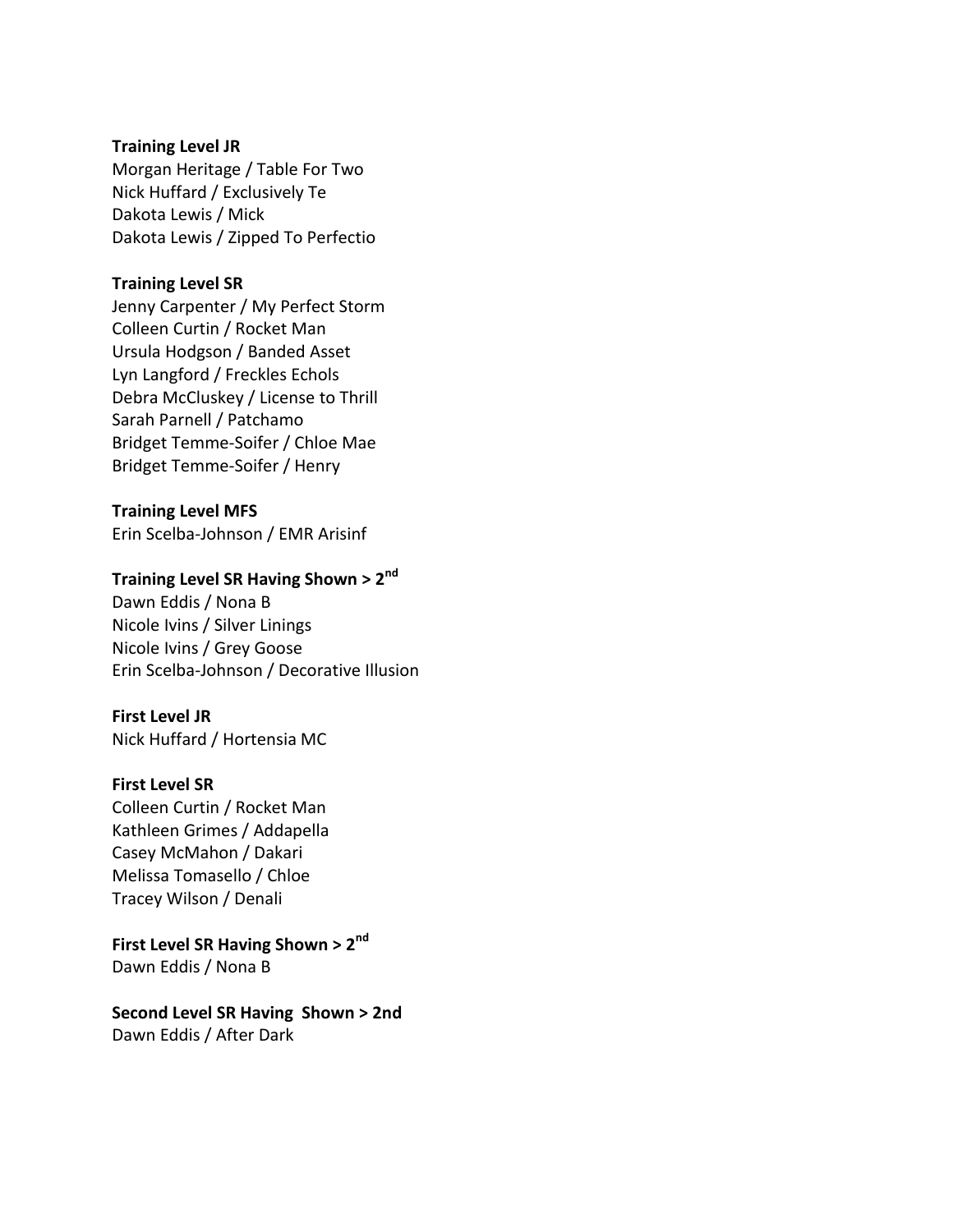**Third Level SR** Stephanie Burgess / Obelix Samantha Hodgson / Rynk Erin Scelba-Johnson / Djinn

**Fourth Level SR** Kathy Mastragostino / Kresjan Erin Scelba-Johnson / Djinn

**Intermediare I MFS** Erin Scelba-Johnson / Lennox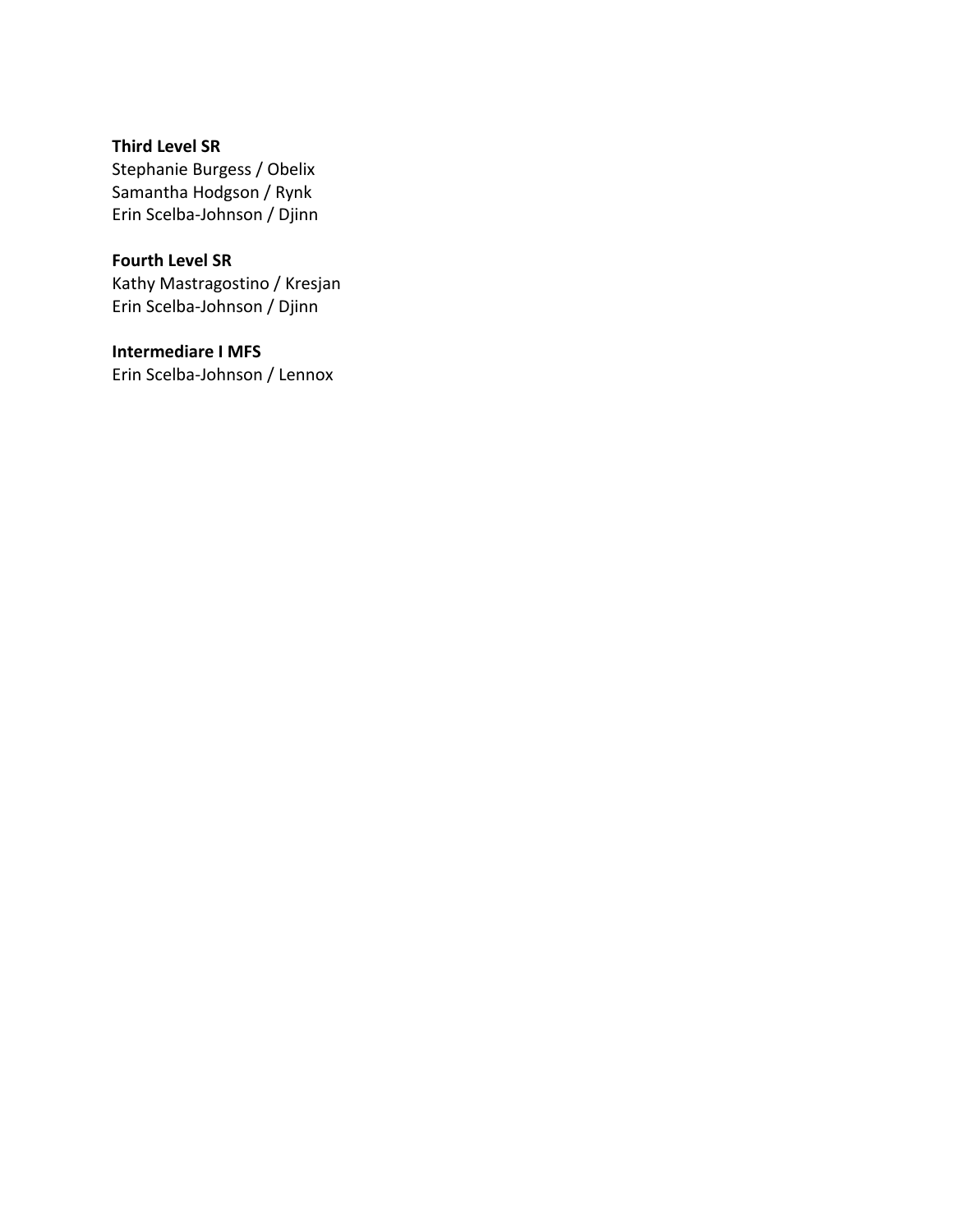# **ECRDA Masters Awards**

**Starter Horse W-T**  CH Colleen McGuigan / All That Jazz

**Starter Horse W-T-C**  CH Iris Biely / Panda

**Training Level** Lori Farace / Perfectly Buff

**First Level**  CH Karen Van Ness / Bonanza

**Second Level Having Shown > 2nd** CH Iris Biely / Kosmic Karma

**Third Level**  CH Iris Biely / Don Cooper MF

**Third Level Pas de Deux** CH Nancy Vine / Sable Beedazzled & Iris Biely / MVR Midnight Angel

**Fourth Level** Sharon Lutgen / Bonjour

**Prix St. Georges**  CH Leslie Savage Inspiration

**Intermediare I** CH Iris Biely / Randolf Scott MF